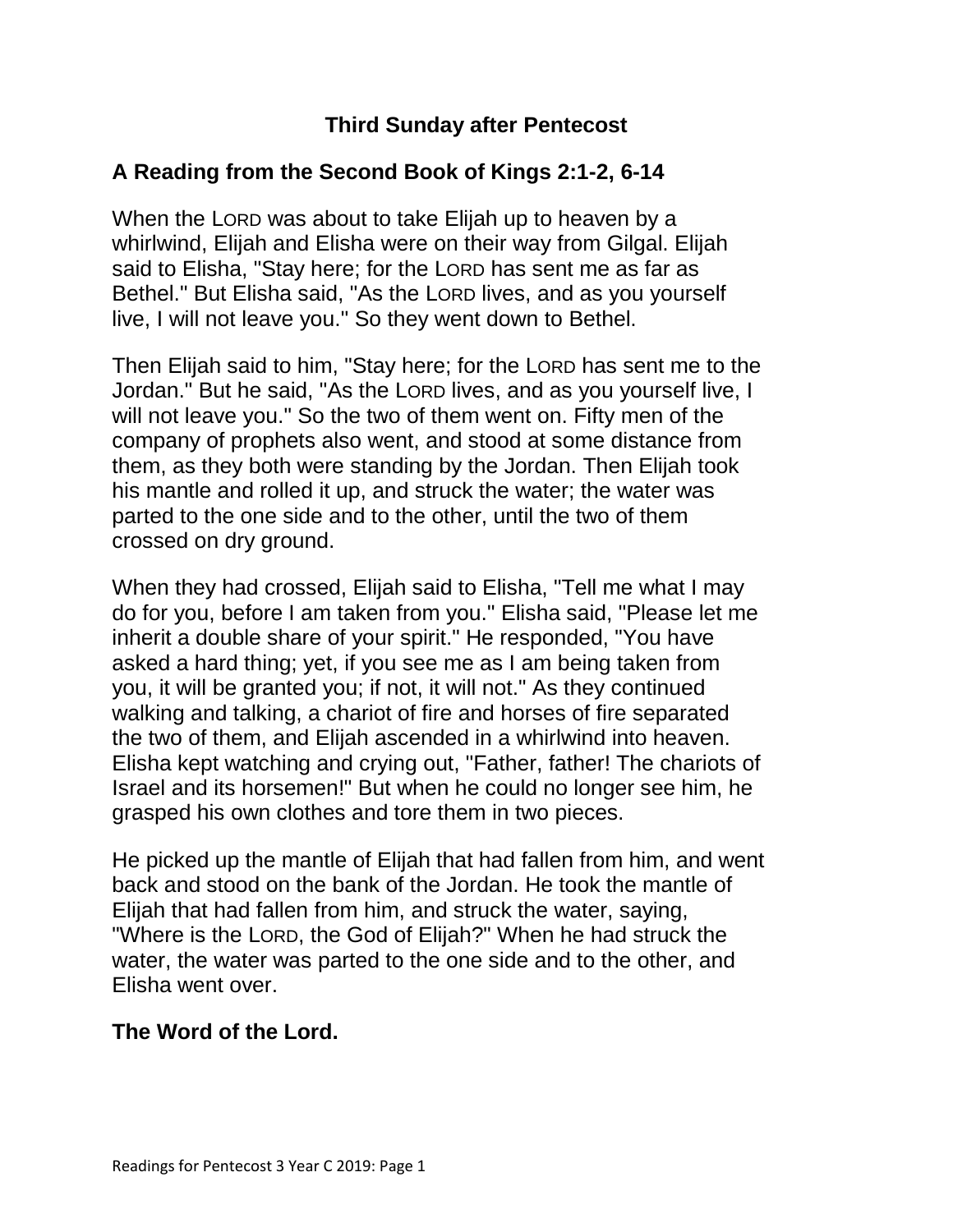# **A reading from Psalm 77:1-2, 11-20**

1 I will cry aloud to God; \*

I will cry aloud, and he will hear me.

- 2 In the day of my trouble I sought the Lord; \* my hands were stretched out by night and did not tire; I refused to be comforted.
- 11 I will remember the works of the LORD, \* and call to mind your wonders of old time.
- 12 I will meditate on all your acts \* and ponder your mighty deeds.
- 13 Your way, O God, is holy; \* who is so great a god as our God?
- 14 You are the God who works wonders \* and have declared your power among the peoples.
- 15 By your strength you have redeemed your people, \* the children of Jacob and Joseph.
- 16 The waters saw you, O God; the waters saw you and trembled; \* the very depths were shaken.
- 17 The clouds poured out water; the skies thundered; \* your arrows flashed to and fro;
- 18 The sound of your thunder was in the whirlwind; your lightnings lit up the world; \* the earth trembled and shook.
- 19 Your way was in the sea, and your paths in the great waters, \* yet your footsteps were not seen.
- 20 You led your people like a flock \* by the hand of Moses and Aaron.

### **Glory to the Father, and to the Son, and to the Holy Spirit; as it was in the beginning, is now and will be forever.**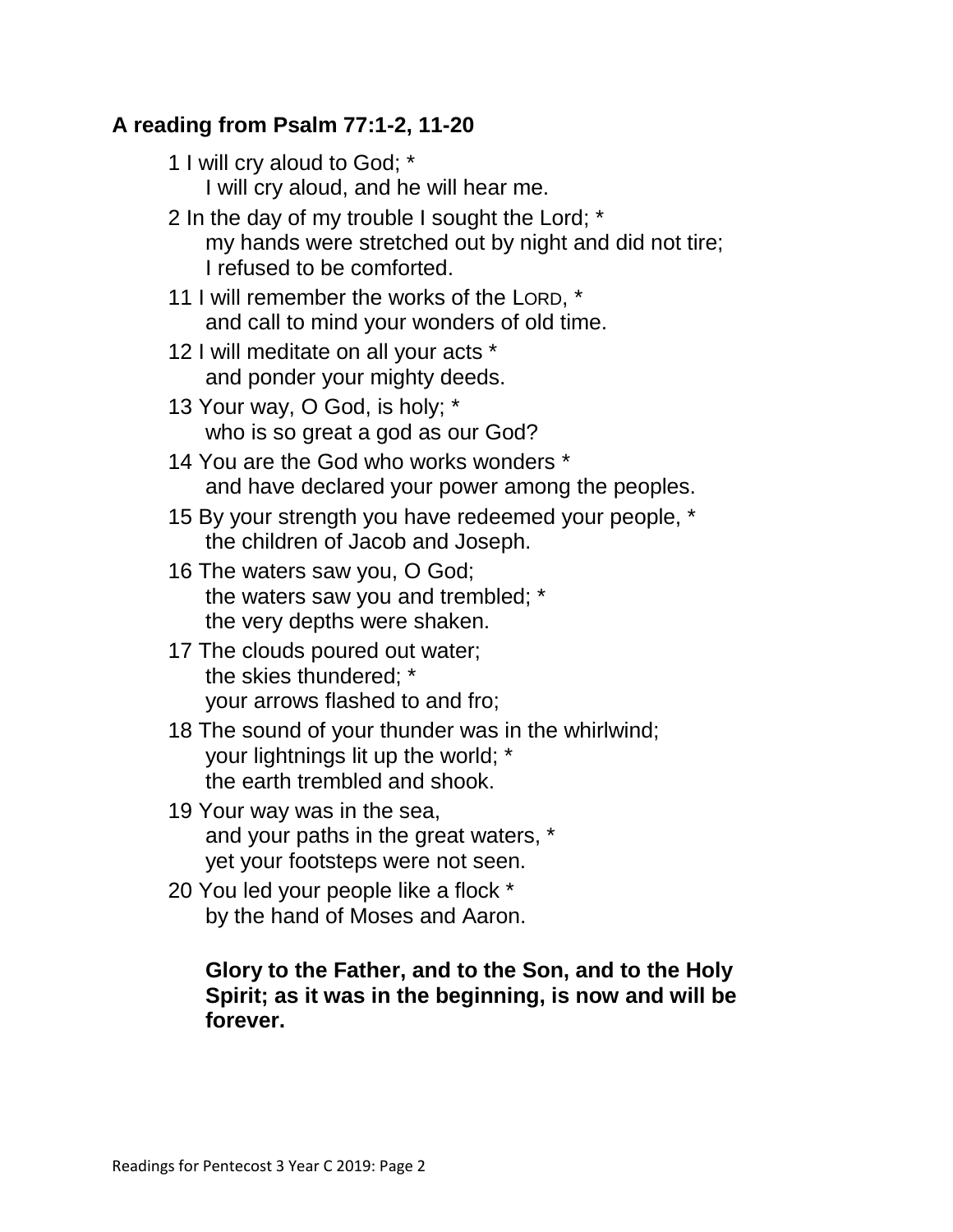# **A Reading from the Letter of Paul to the Church in Galatia 5:1,13-25**

For freedom Christ has set us free. Stand firm, therefore, and do not submit again to a yoke of slavery.

For you were called to freedom, brothers and sisters; only do not use your freedom as an opportunity for self-indulgence, but through love become slaves to one another. For the whole law is summed up in a single commandment, "You shall love your neighbor as yourself." If, however, you bite and devour one another, take care that you are not consumed by one another.

Live by the Spirit, I say, and do not gratify the desires of the flesh. For what the flesh desires is opposed to the Spirit, and what the Spirit desires is opposed to the flesh; for these are opposed to each other, to prevent you from doing what you want. But if you are led by the Spirit, you are not subject to the law. Now the works of the flesh are obvious: fornication, impurity, licentiousness, idolatry, sorcery, enmities, strife, jealousy, anger, quarrels, dissensions, factions, envy, drunkenness, carousing, and things like these. I am warning you, as I warned you before: those who do such things will not inherit the kingdom of God.

By contrast, the fruit of the Spirit is love, joy, peace, patience, kindness, generosity, faithfulness, gentleness, and self-control. There is no law against such things. And those who belong to Christ Jesus have crucified the flesh with its passions and desires. If we live by the Spirit, let us also be guided by the Spirit.

### **The Word of the Lord.**